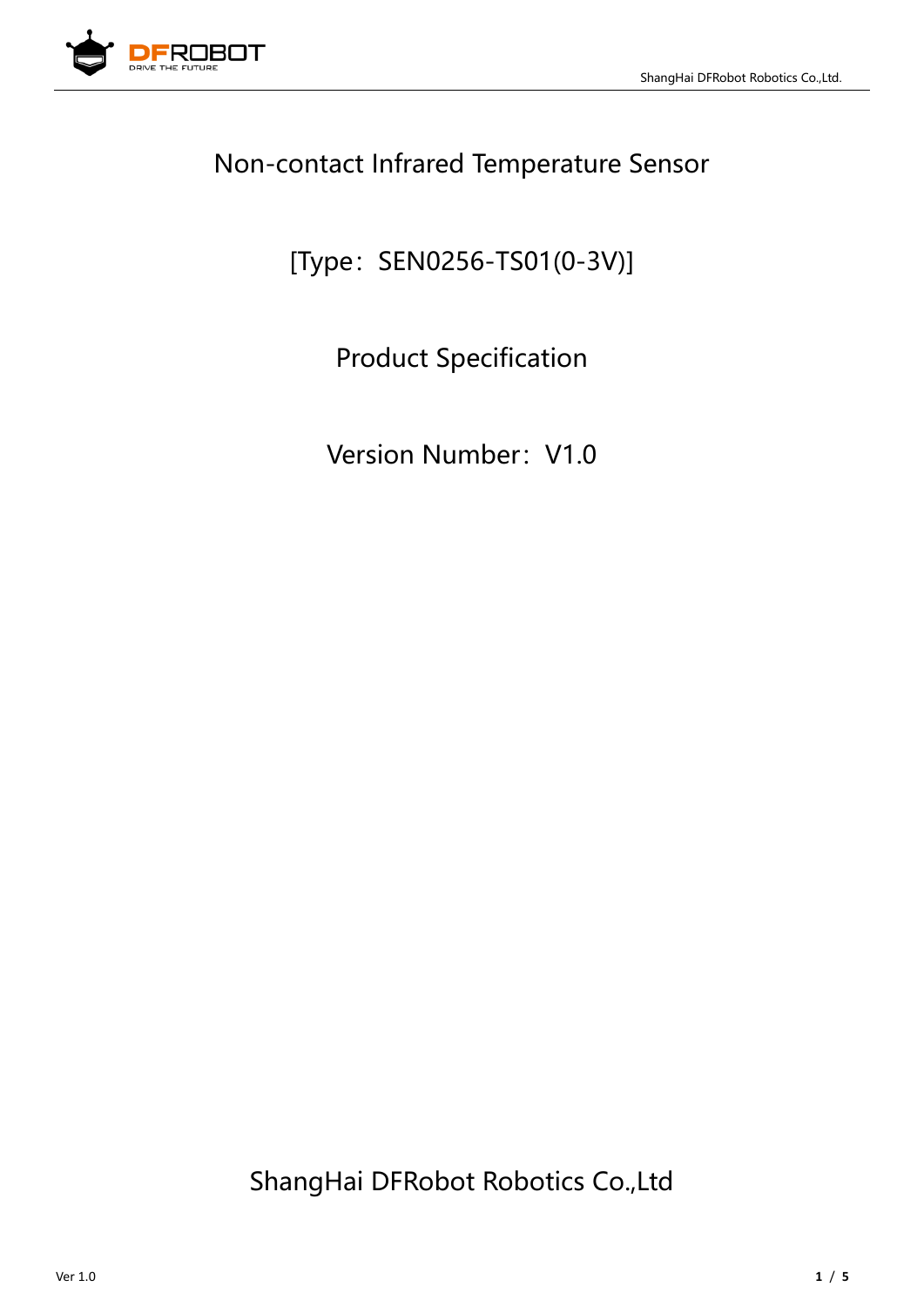

### **1. Introduction**

This product is a non-contact infrared temperature sensor. It can be used to detect the infrared intensity of an object so as to calculate its surface temperature without touching, and then convert the temperature value into voltage value and output it.

The sensor's case is made of mental which makes it able to protect against impact, water, dust and so on. Given stable output data, this temperature sensor can exhibit a much better measuring performance than most other similar products on the market.

# **2. Specification**

- Operating Voltage: DC 5.0~24.0V
- ⚫ Operating Temperature Range:-40℃~85℃
- Measuring Range: -70℃~380℃
- Output Signal: 0~3V
- Temperature Resolution: 0.11℃
- Measuring Accuracy: ±0.5℃~±4℃ [see remarks]
- Nominal Operating Current: 20mA
- Field of View(FOV): 5° [see remarks]
- Defense Grade: IP65
- User Interface: DuPont Pin

## **3. Output Voltage vs Temperature**



**4. Dimension and Interface Description (mm)**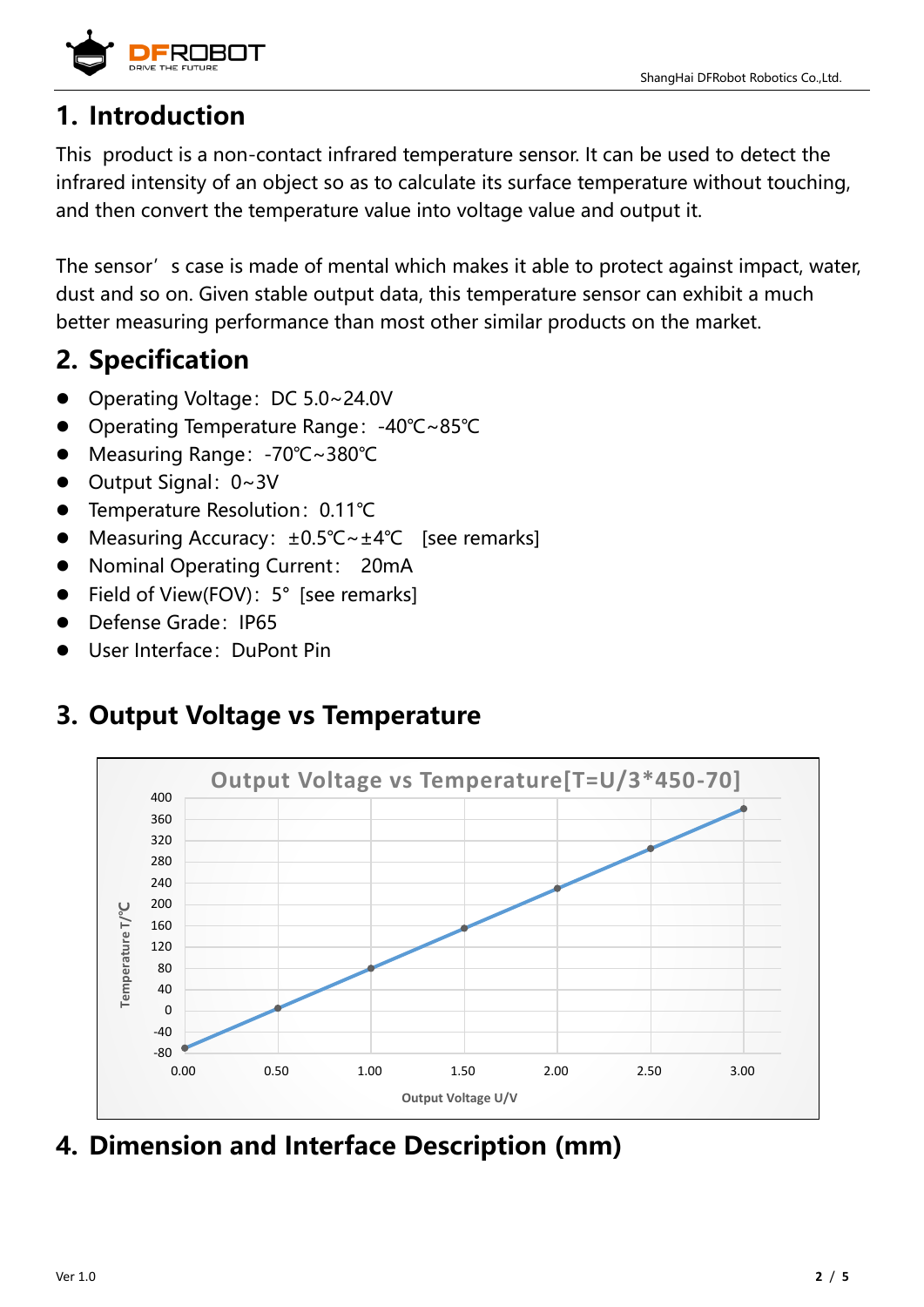

ShangHai DFRobot Robotics Co.,Ltd.



| <b>Interface Description</b> |                                                  |
|------------------------------|--------------------------------------------------|
| <b>Name</b>                  | <b>Description</b>                               |
| Power Supply                 | Positive Pole (Vin)                              |
| Ground                       | <b>Negative Pole(GND)</b>                        |
| Signal                       | Analog Voltage Output (0-3V)                     |
| Shielding                    | Grounding the shielding can help to reduce noise |

#### **5. Remarks**

The field of view(FOV) of the sensor is 5°. The target dimension and the optical properties of the IR temperature sensor decided the maximum distance between the target and the probe. The field of view of the sensor is shown below.



⚫ The gradient diagram of measuring accuracy of the sensor is shown below (To is the measured temperature; Ta is the temperature of the environment the sensor locates in). Please note that the temperature error only applies to a certain isothermal condition, and it' s only valid when the detected object is fully filling in the FOV of the sensor.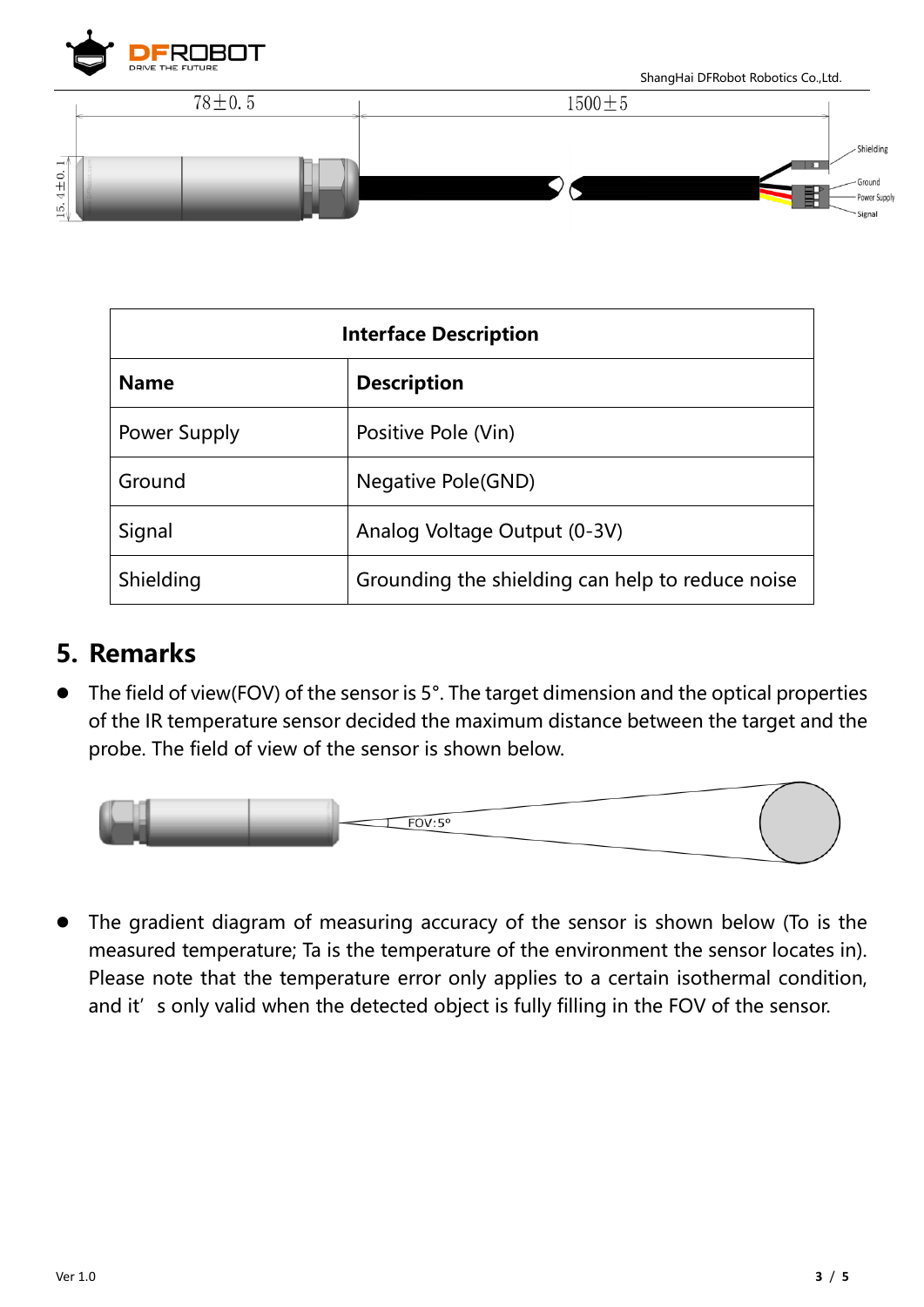



- ⚫ The measured temperature is an average temperature value that belongs to the detected heat source in the FOV of the sensor. If there is a need for accurate measurement, users have to correct the data for the practical using scene.
- Using low-noise power input is helpful to improve the accuracy.
- ⚫ Do not use the sensor in the condition out of the rated technical parameters in order to avoid device damage.
- ⚫ The product is equipped with an all-mental case and shielding wires, which can effectively reduce electromagnetic interface. However, for a more stable performance, please try to keep the sensor away from electromagnetic source (such as motor, highpower cable) when installing the device.

### **6. Shipping List**

TS01 Infrared Temperature Sensor (with an 1.5 cable), Certificate, Warranty Card.